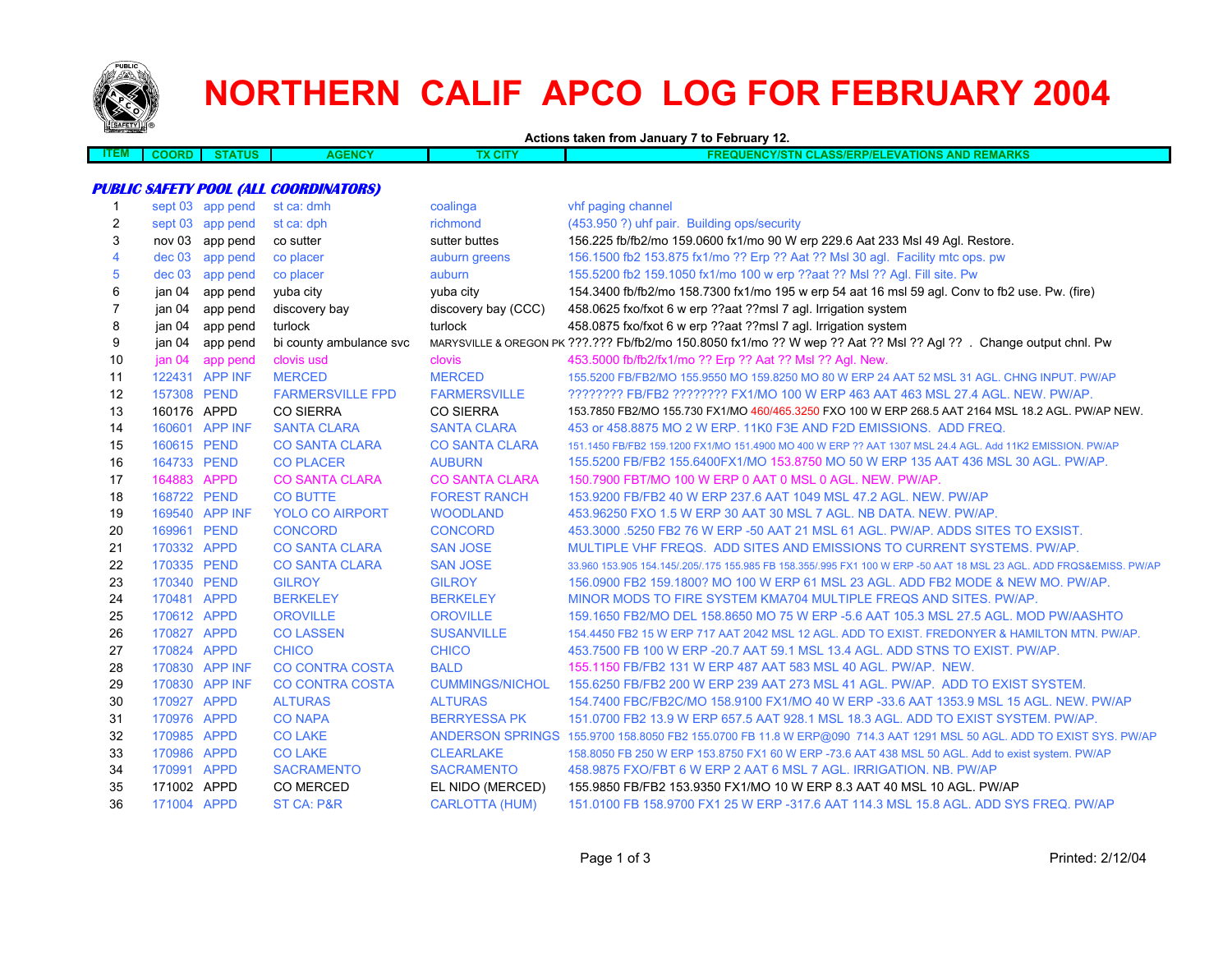| 37 | 171005 APPD             |                  | <b>ST CA: P&amp;R</b>                        | <b>RIO DELL (HUM)</b>      | 151,0100 FB/FB2 16 W ERP 612 AAT 971 MSL 30.5 AGL, ADD SYS FREQ TO LOCN, PW/AP                         |
|----|-------------------------|------------------|----------------------------------------------|----------------------------|--------------------------------------------------------------------------------------------------------|
| 38 |                         | 171052 APP INF   | <b>CO KINGS</b>                              | <b>JOAQUIN RIDGE (FRS)</b> | 460.0750 FB2 450 W ERP (FAILS 90.205) 640.4 AAT 1083 MSL 23 AGL. ADD TO EXIST SYS. PW/AP               |
| 39 | 171375 APPD             |                  | <b>WINDSOR, TOWN OF</b>                      | <b>WINDSOR</b>             | 155,7750 FB/MO 20 W ERP -68.6 AAT 34.7 MSL 7.6 AGL, NEW, PW/LS                                         |
| 40 | 171478 APPD             |                  | <b>CO MERCED</b>                             | EL NIDO/MERCED             | 154.8900 155.8800 FB/FB2/MO 154.7700 .9650 MO 10 W ERP 29 AAT 52 MSL 11 AGL. NEW. PW/AP                |
| 41 | 171532 PEND             |                  | <b>OROVILLE</b>                              | <b>OROVILLE</b>            | 154.7850 FB/FB2/MO 156.1500 MO 250 W ERP -13.7 AAT 105 MSL 18.2 AGL. REPLACEMENT, PW/AP                |
| 42 | 171561 APPD             |                  | <b>CO MONTEREY</b>                           | <b>SALINAS</b>             | 154.1750 .2800 .3700 FB 154.2050 FB2 156.1050 FX1 300 W ERP -67.1 AAT 23.5 MSL 38.7 AGL. MOVE. PW/IMSA |
| 43 | 171061 APPD             |                  | SO OREGON COMM AUTH                          | <b>MEDFORD</b>             | 153.8450 155.4300 FB/FB2/MO 44 W ERP 748 AAT 945 MSL 18 AGL, MULT SITES, NEW, PW/AP                    |
| 44 | 171886 APPD             |                  | <b>CO MONTEREY</b>                           | <b>SALINAS</b>             | 453.7500 FB/FB2 130 W ERP -54.5 AAT 21 MSL 38.7 AGL. RELOCATE TO NEW FACILITY. PW/AP.                  |
| 45 | 171896 APPD             |                  | A M R WEST                                   | SACRAMENTO                 | 155,2950 FB/MO 50 W ERP 23.9 AAT 32.MSL 108.5 AGL, NEW, PW/IMSA.                                       |
| 46 | 171916 APPD             |                  | MERCED CO MOSQUITO                           | <b>MERCED</b>              | 153.8150 MO 25 W ERP. REPLACEMENT. PW/AP.                                                              |
|    |                         |                  | <b>ABATEMENT DIST</b>                        |                            |                                                                                                        |
| 47 | 171917 APPD             |                  | PIKE CITY VFD                                | PIKE CITY (SIERRA)         | 158.9400 FB/FB2/MO 154.265 .280 .295 MO 46.500 153.8750 FX1/MO 156 W ERP 104 AAT 1058 MSL 8 AGL. PW    |
| 48 | 171931 APPD             |                  | <b>CO SAN BENITO</b>                         | <b>HOLLISTER</b>           | 458,2000 W ERP. ADD TO EXIST LIC. JAIL. PW/AP.                                                         |
| 49 | 171932 APPD             |                  | AMADOR CO FPD                                |                            | VALLEY SPRINGS (CAL) 153.9350 FB2 75 W ERP 159 AAT 371 MSL 52 AGL. ADD TO EXIST. PW/AP                 |
| 50 | 171960 APPD             |                  | <b>CO LAKE</b>                               | <b>KELSEYVILLE</b>         | 155.1150 FB 155.9550 FX1 250 W ERP -124 AAT 404 MSL 30 AGL, ADD TO EXIST SYS, PW/AP                    |
| 51 | 171962 APPD             |                  | <b>CO LAKE</b>                               | LAKEPORT/MID'TWN           | 155,0700 FB 155,970 FB/FB2 155,6250 FX1 250 W ERP -73 AAT 418 MSL 15? AGL, MOD TO EXIST, PW/AP         |
| 52 | 171963 APPD             |                  | <b>CO LAKE</b>                               | <b>LAKEPORT</b>            | 155,970 FB 155,6250 FX1 -55 AAT 426 MSL 50 AGL, ADD TO EXIST, PW/AP.                                   |
| 53 | 171991 APPD             |                  | <b>BARTON MEM HOSP</b>                       | <b>SO LK TAHOE</b>         | 155,4000 FB2 150,8050 155,4000 MO 100 W ERP -259.9 AAT 1913.3 MSL 10 AGL, NEW, PW/IMSA.                |
| 54 | 172047 APPD             |                  | <b>CO MONTEREY</b>                           | <b>SALINAS</b>             | 453,4375 FB2/MO 35 W ERP -54.5 AAT 21 MSL 38.7 AGL, ADD 2ND FREQ TO EXIST, PW/AP,                      |
| 55 |                         | 172077 APP INF   | <b>JACKSON RANCHERIA</b><br><b>TRIBAL PD</b> | <b>JACKSON</b>             | 460.1000 FB2/FX1/MO 126 W ERP -27? AAT 1206? MSL 12 AGL, PW/AP, NEW/REPLACEMENT.                       |
| 56 |                         |                  | 172196 FREQ HLD CO CALAVERAS                 | <b>COPPEROPOLIS</b>        | 151.1150 FB2/MO 155.9700 FX1/MO 120 W EERP 40.8 AAT 584 MSL 30 AGL. NEW. PW/AP                         |
| 57 | 172225 APPD             |                  | <b>STANISLAUS COMM SVC</b>                   | <b>MODESTO</b>             | 453.7500 FB2/MO 25 W ERP 0.8 AAT 9.4 MSL 12.5 AGL, NEW, PW/AASHTO                                      |
|    |                         |                  | <b>AGENCY</b>                                |                            |                                                                                                        |
| 58 | 172323 APPD             |                  | <b>CSU FRESNO</b>                            | <b>FRESNO</b>              | 453.5000 FB2/FX1/MO 25 W ERP 25.4 AAT 102 MSL 24 AGL. NEW. PW/AP                                       |
| 59 | 172372 PEND             |                  | <b>SEASIDE</b>                               | <b>SEASIDE (MON)</b>       | 458.0625 FXO/FXOT 2 W ERP ?? AAT 9 MSL 12.1 AGL. Irrigation system. NOTE AGL. PW/AP.                   |
|    | <b>470-512 MHz POOL</b> |                  |                                              |                            |                                                                                                        |
| 60 |                         | nov 02 app pend  | st ca: oes                                   | bay area (coord chnl)      | ???.???? Fb/fb2/fx1/mo ?? W erp ?? Aat ??msl ??aql. Bay inter-agency intercom.                         |
| 61 | 170597 APPD             |                  | R. SUSAINATHAN                               | <b>LOS GATOS</b>           | 484.83750 FB6/MO 500 W ERP 715 AAT 1023.6 MSL 52.4 AGL, NEW, IG/PCIA.                                  |
| 62 | 170663 APPD             |                  | <b>JOSE FRANCIS</b>                          | <b>LOS GATOS</b>           | 484.98750 FB6/MO 500 W ERP 716 AAT 1023.6 MSL 52.4 AGL. NEW. IG/PCIA.                                  |
|    |                         |                  | 800 MHz PUBLIC SAFETY (GP, YP, GF, YF)       |                            |                                                                                                        |
| 63 |                         | sept 03 app pend | st ca:dmh                                    | coalinga                   | 3 of following: 855,856,857,859,860.4625 GP channels. 112 w erp @ 135°/3° down, 574' msl ? Aat ? Agl   |
| 64 |                         | 156156 APP INF   | <b>CHABOT-LOS POSADAS</b>                    | <b>HAYWARD</b>             | 858.96250 FB2/MO 65 W ERP ?? AAT 12.1 MSL 10.5 AGL, NEW GP/AP.                                         |
| 65 | 167463 APPD             |                  | <b>CO NAPA</b>                               | <b>ST HELENA</b>           | 856,96250 FB 135 W ERP -191.5 AAT 73 MSL 27.4 AGL, GP/AP, ADDS TO EXIST SYSTEM.                        |
| 66 | 169880 WDRN             |                  | <b>ST NV: DOT</b>                            | <b>OLYMPIC VALLEY</b>      | 856.23750 856.96250 857.96250 FB2C 55 W ERP 325 AAT 2499 MSL 18 AGL. YP/AASHTO.                        |
| 67 | 170611 APPD             |                  | <b>ST NEV: DOT</b>                           | <b>BECKWORTH (PLU)</b>     | 857/858/859.96250 FB2C 200 W ERP 617.4 AAT 2206 MSL 24 AGL, YP/AASHTO.                                 |
| 68 | various APPD            |                  | <b>NEXTEL</b>                                |                            | SAC/CC& MONTEREY COS REVIEWED 9 APPS HAVING 200 TO 400 FREQUENCY LINES. YX/ITA.                        |

69 171673 APPD ANTIOCH ANTIOCH 856.48750 FB2 100 W ERP 39.0 AAT 126.6 MSL 55.1 AGL. ADD SITE & CORRECT DATA. GP/AP